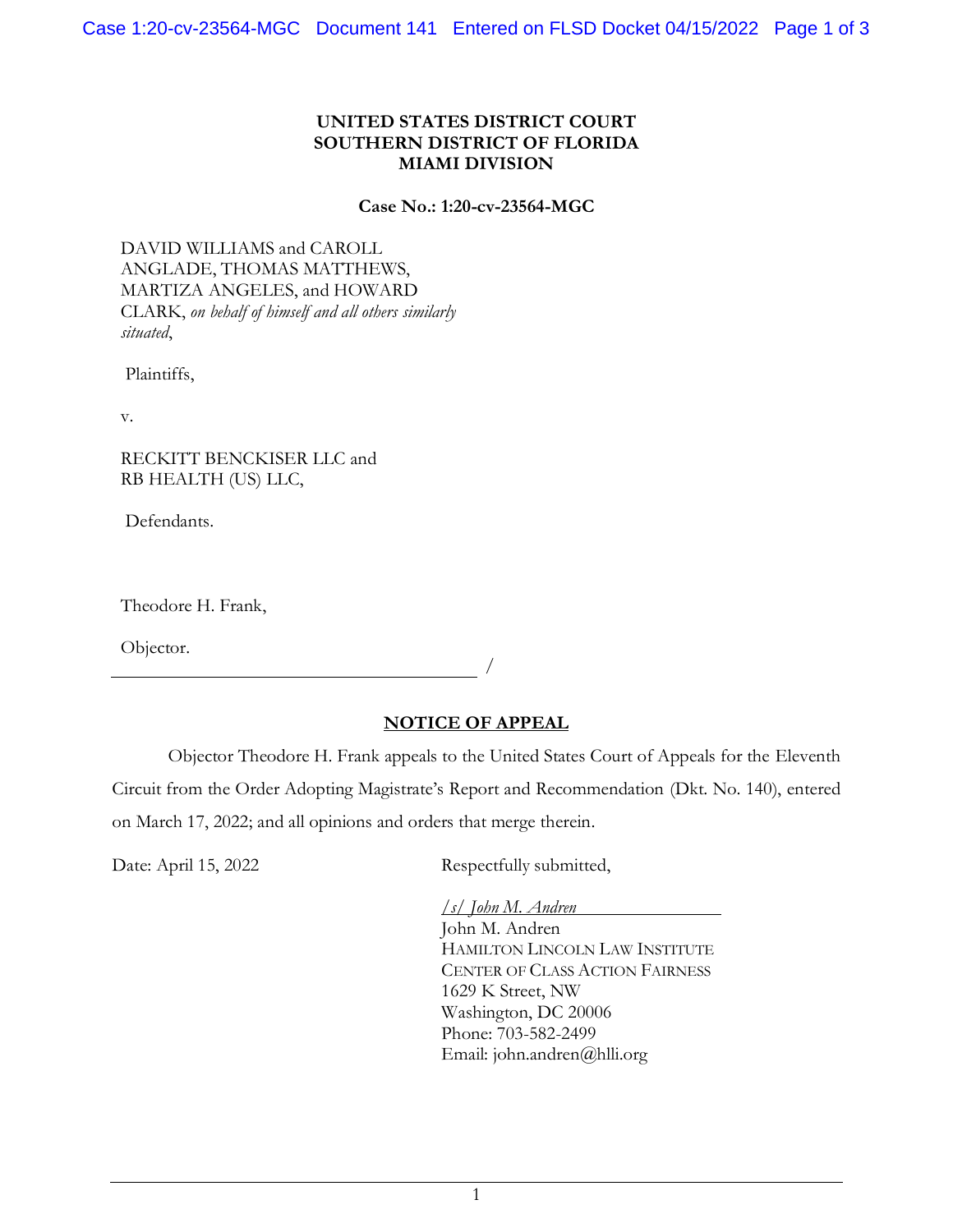M. Frank Bednarz (*pro hac vice*) IL ARDC No. 6299073 HAMILTON LINCOLN LAW INSTITUTE CENTER OF CLASS ACTION FAIRNESS 1145 E. Hyde Park Blvd. Unit 3A Chicago, IL 60615 Phone: 801-706-2690 Email: frank.bednarz@hlli.org

Matthew Seth Sarelson DHILLON LAW GROUP, INC. 2100 Ponce De Leon Blvd. Ste 1290 Coral Gables, FL 33134 Telephone: 305-773-1952 Email: Msarelson@dhillonlaw.com

*Attorneys for Objector Theodore H. Frank*